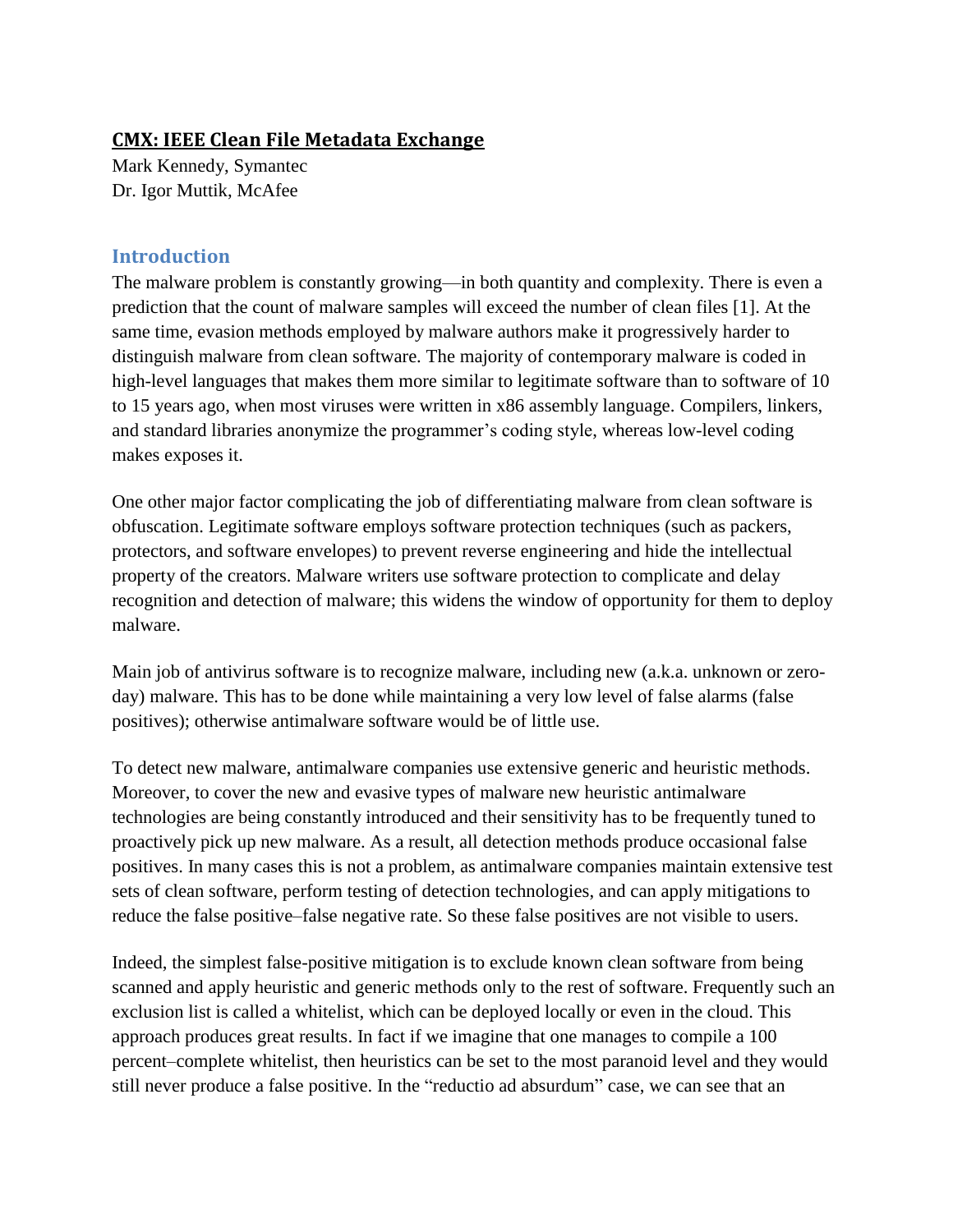antimalware product will not require any technology other than a whitelist. It will be able to safely block any software that does not appear in the whitelist!

The reality, of course, is not so simple. There are many factors why a whitelist can never cover all clean software and why it cannot guarantee classification accuracy for all entries:

- 1. It is operationally very hard to collect clean software from all its sources
	- Even trusted whitelist sources can be compromised (we see a constant increase in the number of stolen authenticode certificates used to create digitally signed malware that appears to come from a "clean" source)
	- Some software sources may be operated by malware authors (who have sufficient resources to maintain a pretense of being "trusted")
- 2. There is always a delay between the moment when a clean software is produced and when the whitelist is updated
- 3. Certain programs (for example, .NET executable files with JIT) are intrinsically variable and reliably whitelisting them is problematic
- 4. A whitelist is a representation of black-or-white classification; there are always shades of gray
	- Some legitimate software can be misused (like potentially unwanted programs/apps, for example, remote-desktop software can be abused as backdoor Trojans)
	- Even software from a trusted source may have hidden malicious functionality ("Software Easter Egg") that is not known (discovered later or never)

The need to have a better whitelist has been recognized by all security companies participating in IEEE Industry Connections Security Group (ICSG [2]). We believed that a cooperative system would have a much better chance of being successful than all previous attempts, which were predominantly limited to single-vendor efforts.

We decided to focus on the hardest problem we have discussed: collecting clean software in a standard way, opening access to the system for trusted software publishers, and making the data consumable by all legitimate security companies. But, at the same time, we built in tracking of the metadata source to allow dynamic trust levels for the metadata providers.

# **Current Whitelisting Approaches**

Each security product has its own version of whitelisting, each with varying degrees of effectiveness. Most of these will be bolstered by the IEEE clean file metadata exchange, or CMX. Let us look at some of these, and how CMX will help.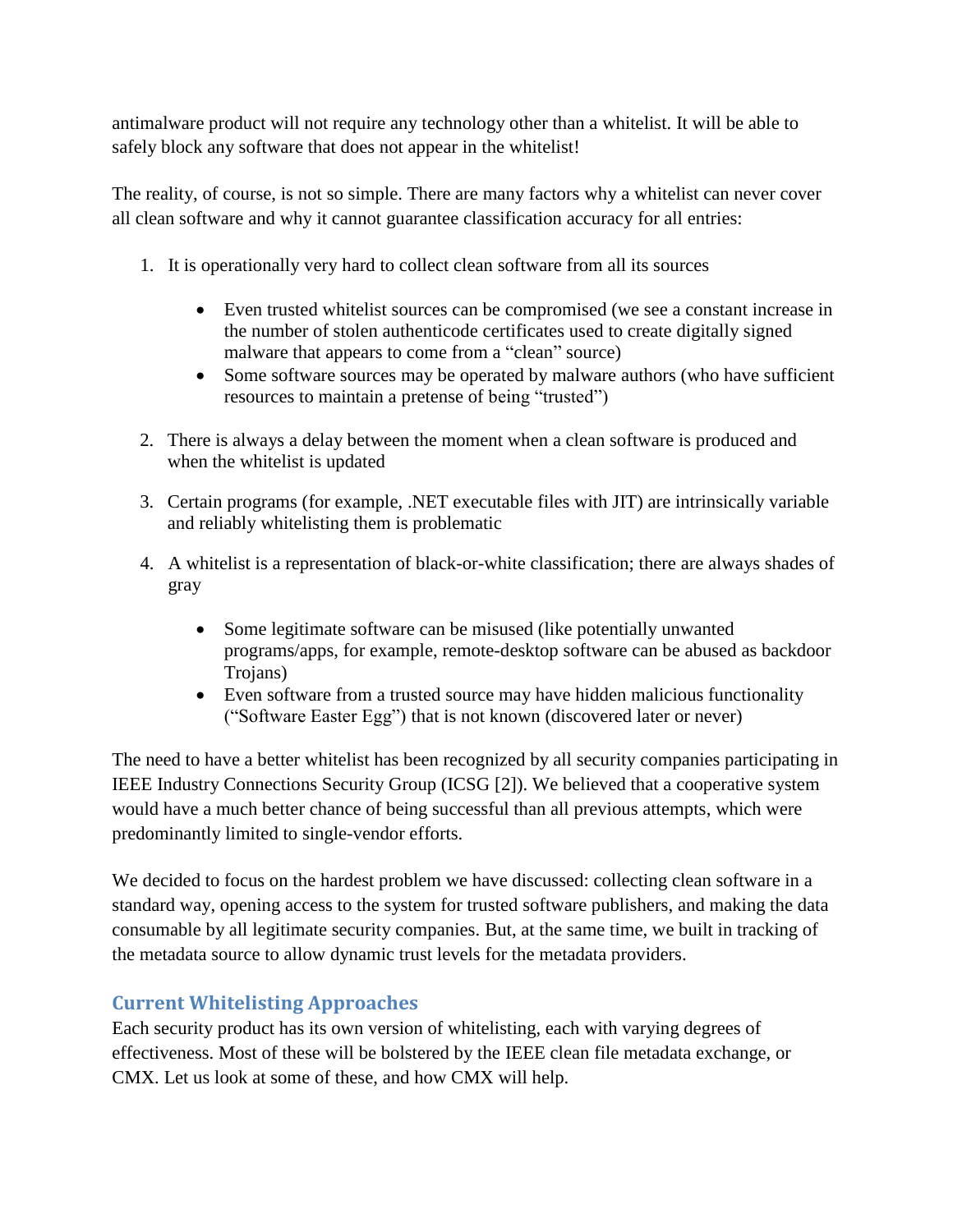- 1. On-machine whitelists
	- On-machine whitelists have existed for as long as signature databases have existed. Generic signatures will often have some number of false positives, and these whitelists prevent them for future customers. These are reactive whitelist entries (meaning some customers have already seen false positives).
	- CMX can help in this case because clean files provided by CMX can be scanned with current signature sets, and any false positives can be suppressed and the clients updated (or the signature modified). This can lead to proactive falsepositive protection.
- 2. Cloud whitelists
	- A relatively recent addition. Many security vendors now use the cloud to help prevent false positives. These have expanded beyond the simple whitelists we have described because companies actively seek clean files to populate their cloud. This does allow some false positives to be proactively prevented.
	- CMX can help tremendously. Currently, security vendors must seek clean files. Some security vendors make special arrangements with third-party software vendors to gain access to these files. This is extra work for both the security vendor and the third parties. Moreover, this work is being done in parallel by multiple security vendors, which increases the complexity for the third parties.
	- With CMX, third-party software vendors will have a single point of contact with all subscribing security vendors. They need one interface. This greatly simplifies their process, and will make this type of interaction more attractive to other third parties. Additionally, the work of the security vendors is made simpler, because they no longer have to process multiple streams (likely using different interfaces) to obtain their information.

# **The CMX system**

CMX aims to provide timely information about clean files in the form of metadata. Initially the metadata should be provided for three types of Windows files: executables (PE), .CAB, and .MSI files. The metadata extraction should be done after the final version is created, and all digital signing is complete. It should be for all software that is released to the public. Nightly builds and limited betas are not the best candidates because they will not reside on many machines. Public betas should definitely be included.

#### What type of metadata should be included?

The type of metadata generated will vary by file type. In general the list includes (but need not be limited to):

- Hashes. Minimally, these should be MD5, SHA-1, and SHA-256. SHA-512 and SHA-3 can also be considered.
- Filename. The name as it will appear once installed on a user's machine.
- Path. The path where the file will appear once installed, using CSIDL normalized paths.
- Signature information. If the file is digitally signed, information about the signing certificate.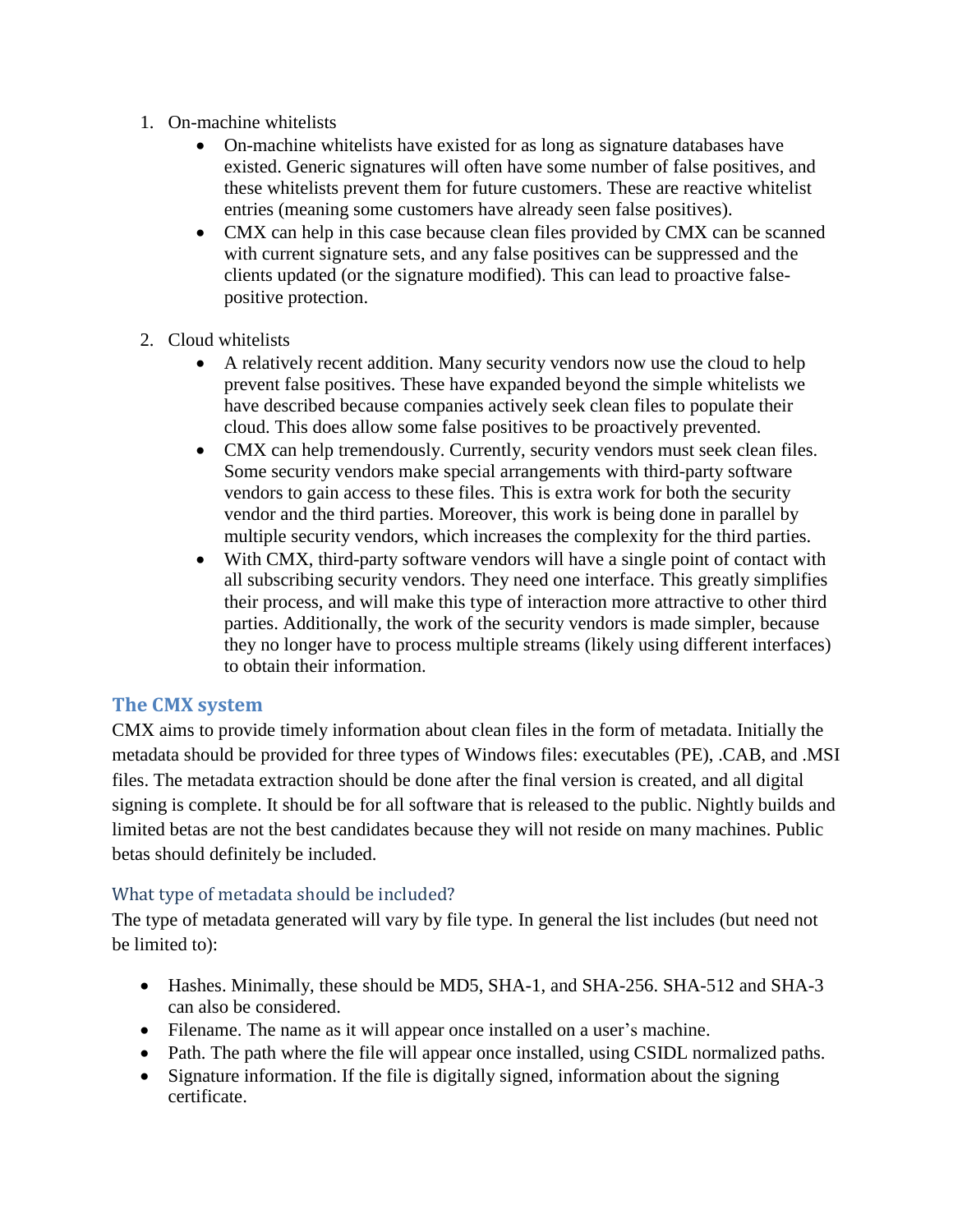• File version information. The various fields from the file version record.

### Why don't we share files?

Many have asked why we are building a new system to share metadata when there are existing mechanisms for sharing files. There is a key difference between some clean files and malware files: copyright. Many clean files are copyrighted, and their distribution is controlled—even for whitelisting purposes. By sharing only metadata we are able to circumvent this problem.

It is also convenient that most cloud whitelisting solutions do not actually require the file; the hashes included in metadata (presuming we capture all we need) are sufficient. This will drive requirements on the metadata collection tool, to ensure we are capturing all the hashes and fingerprints that various consumers of the metadata will need.

# Single point of contact for third-party developers

As we have mentioned, some security vendors have arrangements with some third-party software vendors to exchange files or metadata. These are separate agreements, and each one can be different. If a third-party software vendor provides this data, it must replicate the effort for each vendor it shares with. This can become cumbersome.

With CMX, these third parties must have a single process and deal with a single entity with a single interface. This will simplify their efforts, and lower the cost to the organizations. With lower costs, more third parties can be enticed into joining the effort. The more third parties that join the effort, the better consumers are served. Everybody wins (except the malware authors, but that is the point).

#### **How the system works**

Let us now explore in more detail how the system works, the types of users, and some of the use cases.

#### Types of users

There are two types of users in the CMX system: providers and consumers. Consumers will also be providers if they are software companies with their own products.

Providers create the metadata and submit it to the CMX system. It is formatted as the IEEE metadata XML [3] developed previously by Malware Working Group within IEEE ICSG [4]. A Python script is provided to assist in the extraction and formatting of the metadata. The data put into the system can be pulled out by the consumers. There is a mechanism for consumers to get only the data that has been added since the last time they pulled data.

The server will keep a window of the most recent data. The size of that window is a function of the amount of storage and the amount of inputted data. Periodically, older data will be archived off the system. Subscribers can have access to archives, but it will be provided in chunks. There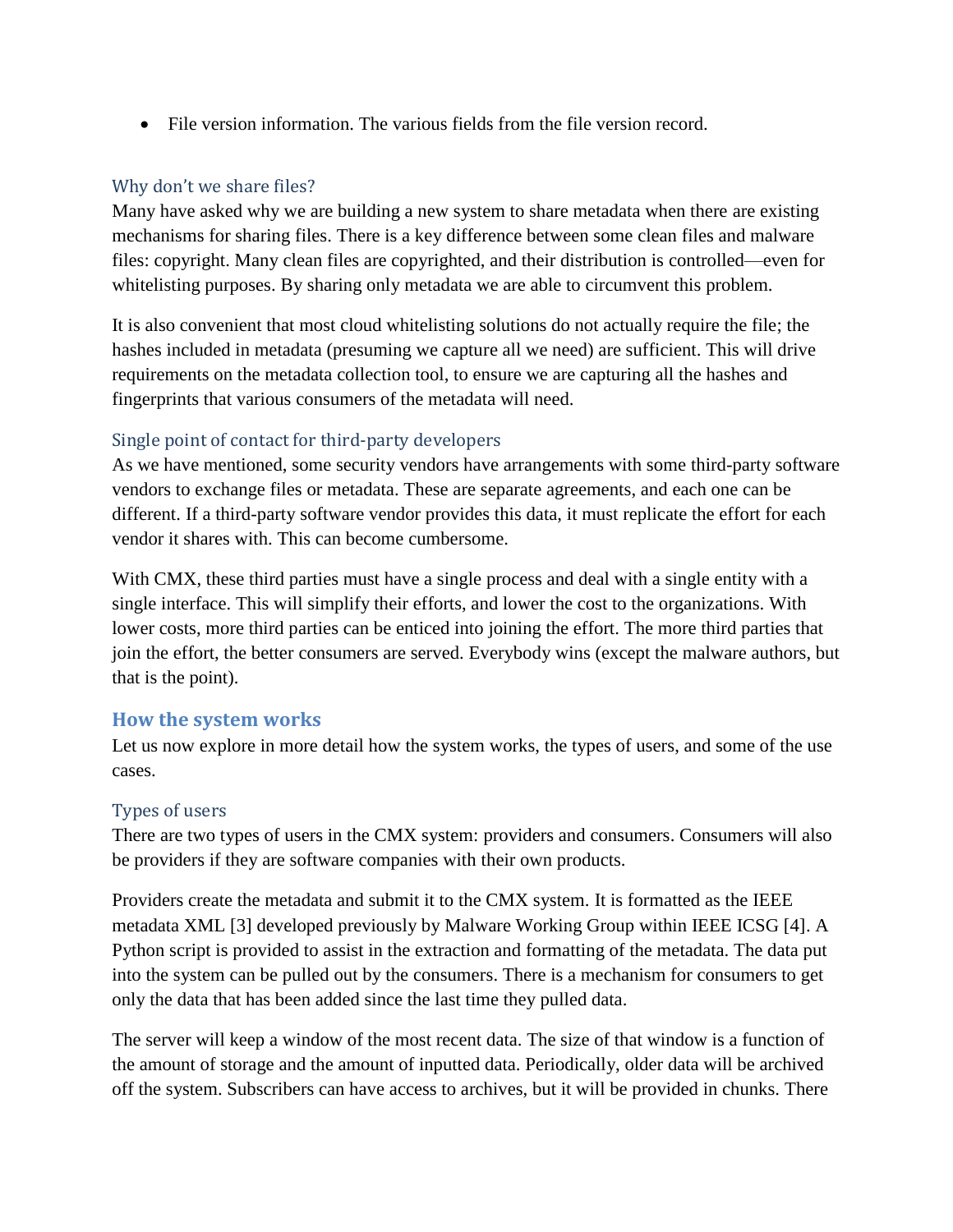is no processing of the archived data to remove data that the subscriber already has. (The consumers must sort that out.)

#### **Current status**

The system is now fully operational and hosted on servers owned by Avira in Germany [\(https://ieee-cmx.avira.com\)](https://ieee-cmx.avira.com/). CMX is somewhat similar to the MUTE system [5, 6], which was implemented by Avira to share malicious URLs. CMX required several modifications (including specific metadata extractors implemented currently in Python), but it is largely based on MUTE.

The following screenshots show the CMX portal:

| ieee-cmx                                                |                                                                 |
|---------------------------------------------------------|-----------------------------------------------------------------|
| Login                                                   | Please fill out the following form with your login credentials. |
| Email Address *<br>igor_muttik@mcafee.com<br>Password * |                                                                 |
| Remember me next time<br>Login<br>Forgot password       |                                                                 |
| © IEEE-CMX project                                      | Report a bug   Powered by Yii Framework.                        |

### Login screen.

| ieee-cmx                                                                   | Metadata<br>Statistics                                                           | <b>Q</b> Igor Muttik<br>Administration<br>My Profile<br>Logout                                                         |
|----------------------------------------------------------------------------|----------------------------------------------------------------------------------|------------------------------------------------------------------------------------------------------------------------|
| Welcome to IEEE-CMX                                                        |                                                                                  |                                                                                                                        |
| Submit Metadata<br>Insert new Metadata in the IEEE-CMX database.<br>Submit | Manage Metadata<br>Manage Metadata stored in the IEEE-CMX<br>database.<br>Manage | <b>Statistics</b><br>View various graphical statistics about the usage of<br>the IEEE-CMX system.<br><b>Statistics</b> |
| © IEEE-CMX project                                                         |                                                                                  | Report a bug   Powered by Yii Framework.                                                                               |

Main menu.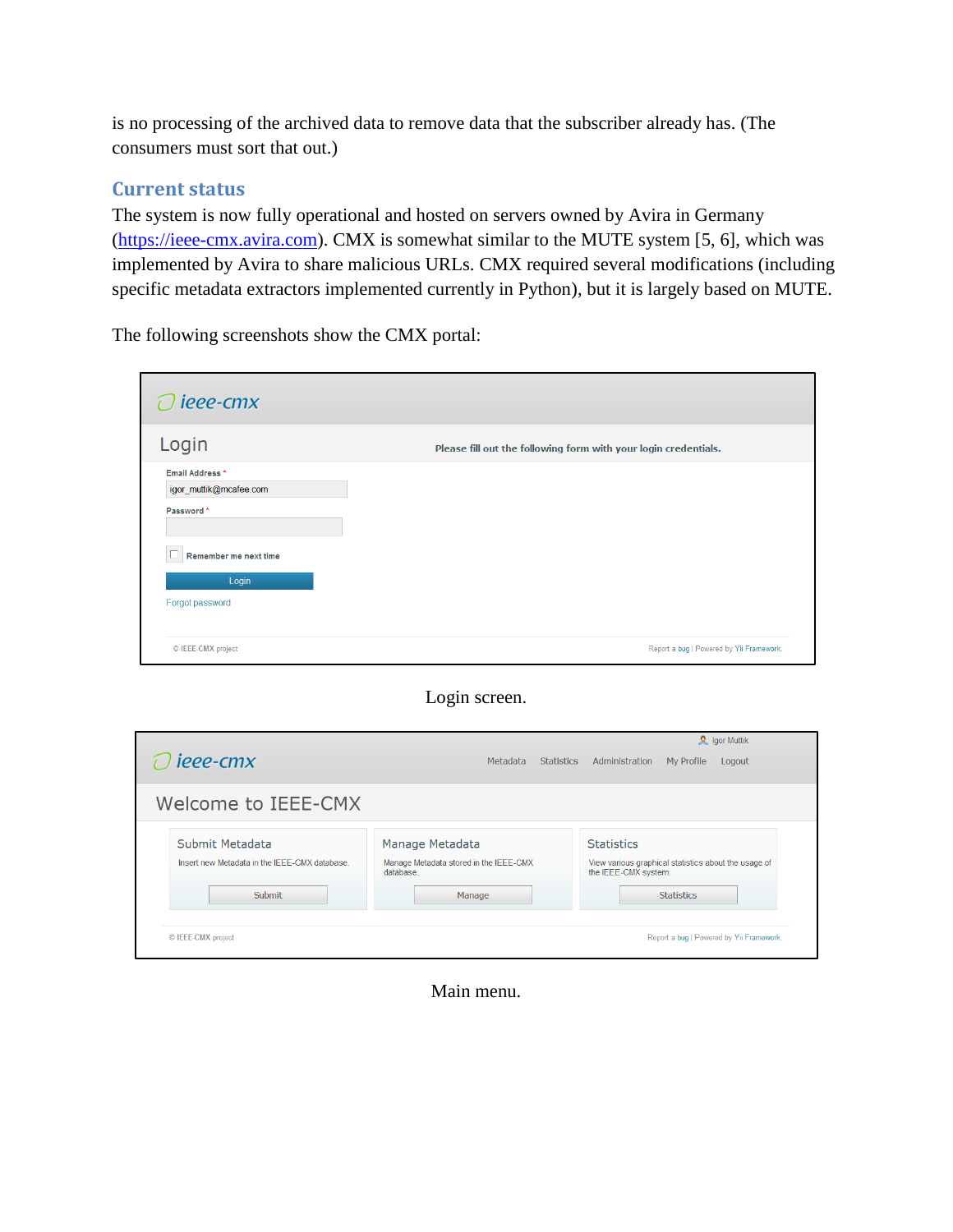| $\Omega$ lgor Muttik                                                                                                                                 |                                                                                                                                                |                                                                                                                                                           |  |  |
|------------------------------------------------------------------------------------------------------------------------------------------------------|------------------------------------------------------------------------------------------------------------------------------------------------|-----------------------------------------------------------------------------------------------------------------------------------------------------------|--|--|
| ieee-cmx                                                                                                                                             | Metadata<br><b>Statistics</b>                                                                                                                  | Administration<br>My Profile<br>Logout                                                                                                                    |  |  |
| <b>IEEE-CMX Downloads</b>                                                                                                                            |                                                                                                                                                |                                                                                                                                                           |  |  |
| <b>IEEE-CMX Guide</b><br>ø<br>A short instruction how to use the IEEE-CMX web<br>application.<br>Download the IEEE-CMX guide                         | IEEE-CMX API Guide<br>ø<br>A short instruction how to use the IEEE-CMX APL<br>Download the API quide                                           | C++ API Client Guide<br>ø<br>A short instruction how to use the C++ Client.<br>Download the C++ API quide                                                 |  |  |
| IEEE-CMX $C++$ Client - for<br>Windows<br>A sample client for IEEE-CMX, written in C++<br><b>Av</b><br>compiled for Windows.<br>Download Client      | IEEE-CMX $C++$ Client - for<br>Macintosh<br>A sample client for IEEE-CMX, written in C++<br>ago.<br>compiled for Macintosh.<br>Download Client | IEEE-CMX $C++$ Client - for<br>UNIX/LINUX<br>A sample client for IEEE-CMX, written in C++<br>$\mathcal{A}$<br>compiled for UNIX/LINUX.<br>Download Client |  |  |
| $\bullet$<br><b>IEEE-CMX Python Client</b><br>Client for IEEE-CMX to generate and submit the<br>Metadata written in Python<br><b>Download Client</b> |                                                                                                                                                |                                                                                                                                                           |  |  |
| C IEEE-CMX project                                                                                                                                   |                                                                                                                                                | Report a bug   Powered by Yii Framework.                                                                                                                  |  |  |

Downloads (documentation, tools and examples) [7].

|                            |                     |                               |                                                                                                               | <b>R</b> Igor Muttik   |
|----------------------------|---------------------|-------------------------------|---------------------------------------------------------------------------------------------------------------|------------------------|
| ieee-cmx                   |                     | Metadata<br><b>Statistics</b> | Administration<br>My Profile                                                                                  | Logout                 |
|                            |                     |                               |                                                                                                               |                        |
| Manage Metadata            |                     |                               | <b>Metadata</b>                                                                                               | <b>Archives</b>        |
| $\odot$<br>Submit metadata |                     |                               |                                                                                                               |                        |
|                            |                     |                               | Displaying 1-10 of 58 results.                                                                                |                        |
| Id                         | <b>Company Name</b> | <b>User</b>                   | <b>Submitted on</b>                                                                                           |                        |
| 67                         |                     |                               |                                                                                                               |                        |
| 71                         | Avira               | Marius Barbulescu             | 2013-04-15 15:00:13                                                                                           | $Q_0$ $q$              |
| 70                         | Avira               | Marius Barbulescu             | 2013-04-15 15:00:11                                                                                           | $Q_0$ and              |
| 69                         | Avira               | Marius Barbulescu             | 2013-04-15 11:00:14                                                                                           | $Q_{\rm s}$ $q$        |
| 68                         | Avira               | Marius Barbulescu             | 2013-04-15 11:00:12                                                                                           | $Q_2$ and              |
| 67                         | Avira               | Marius Barbulescu             | 2013-04-15 07:00:11                                                                                           | $Q_{\rm s}$ $q$        |
| 66                         | Avira               | Marius Barbulescu             | 2013-04-15 03:00:07                                                                                           | $Q_0$ $\overline{Q_0}$ |
| 65                         | Avira               | Marius Barbulescu             | 2013-04-14 23:00:15                                                                                           | $Q_2$ $q$              |
| 64                         | Avira               | Marius Barbulescu             | 2013-04-14 19:00:06                                                                                           | $\mathbb{Q}$ $\omega$  |
| 63                         | Avira               | Marius Barbulescu             | 2013-04-14 15:00:16                                                                                           | $Q_{\rm s}$ $q$        |
| 62                         | Avira               | Marius Barbulescu             | 2013-04-14 11:00:08                                                                                           | $Q_2$ and              |
|                            |                     |                               | Go to page: $\leq$ Previous<br>$\overline{3}$<br>6<br>$\parallel$ 2<br>5<br>$\vert 4 \vert$<br>$\overline{1}$ | Next >                 |
| © IEEE-CMX project         |                     |                               | Report a bug   Powered by Yii Framework.                                                                      |                        |

Time-stamped metadata submissions.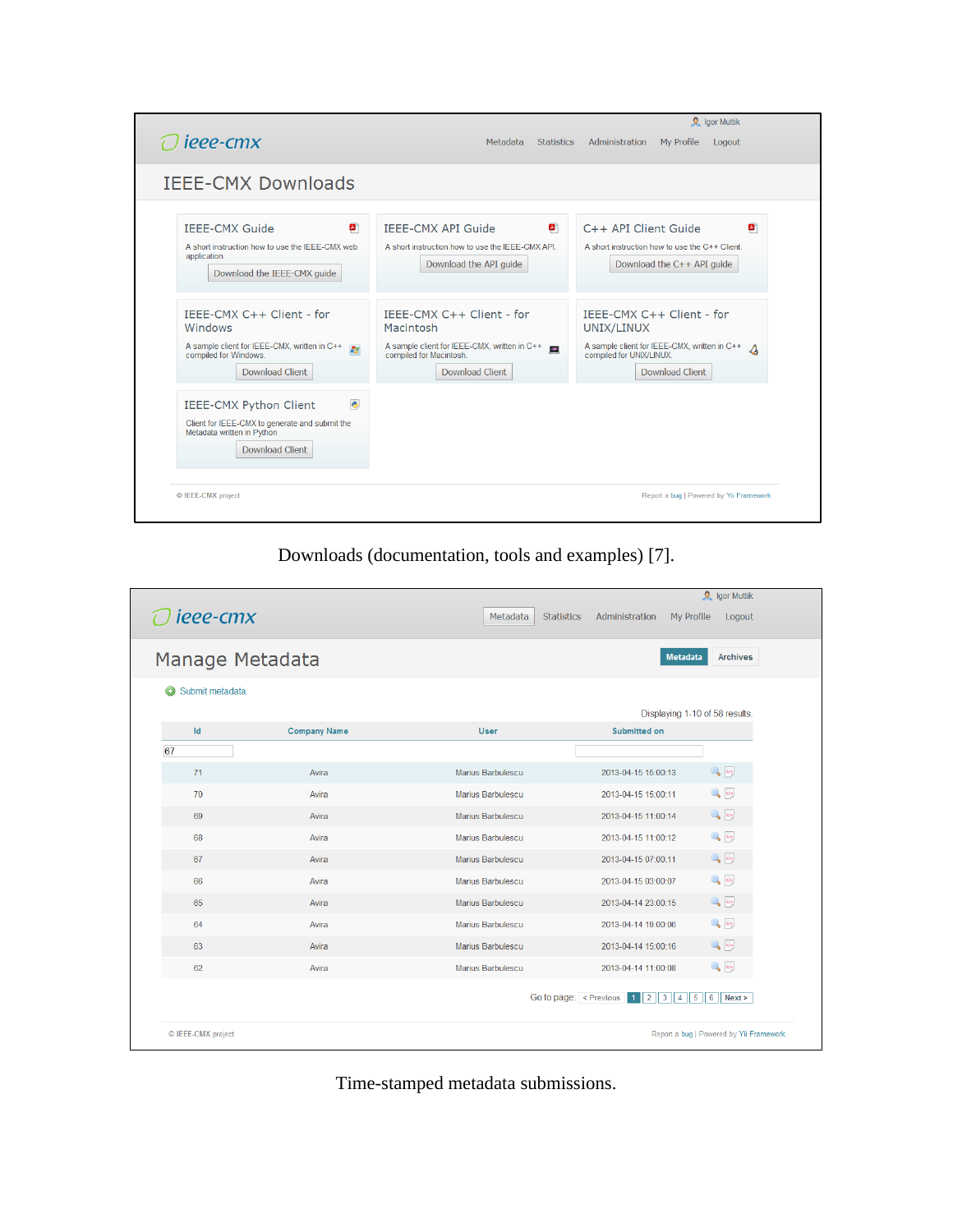Metadata submissions are sorted by the time of the receipt. Consumers can list all additions made since their previous visit. This simple transactional approach allows consumers of metadata to pick up all new records (from all sources) and ignore what they have already downloaded. Metadata is kept in ZIP archives (providing integrity checking of the data by testing the ZIP validity) attributed to a specific source.

| <cleanmetadata <="" th="" xmlns="http://xml/metadataSharing.xsd"></cleanmetadata>                                                               |
|-------------------------------------------------------------------------------------------------------------------------------------------------|
| xmlns:xsi="http://www.w3.org/2001/XMLSchema-instance"                                                                                           |
| xsi:schemaLocation="http://xml/metadataSharing.xsd file:metadataSharing.xsd" version="1.200000"                                                 |
| $id="10000"$                                                                                                                                    |
| <company>N/A</company><br><author>ZIP 1</author>                                                                                                |
| <comment>Test MMDEF v1.2 file generated using genMMDEF</comment>                                                                                |
| <timestamp>2011-08-19T13:50:21.721000</timestamp>                                                                                               |
| <objects></objects>                                                                                                                             |
| <file id="c7ae4ffe33fc841aea2e0113afa05fdf"></file>                                                                                             |
| <md5>c7ae4ffe33fc841aea2e0113afa05fdf</md5>                                                                                                     |
| <sha1>25daac9d19f18b5ac19769dcf7e5abc154768641</sha1>                                                                                           |
| $<$ sha256>e3b0c44298fc1c149afbf4c8996fb92427ae41e4649b934ca495991b7852b855                                                                     |
|                                                                                                                                                 |
| <sha512>cf83e1357eefb8bdf1542850d66d8007d620e4050b5715dc83f4a921d36ce9ce47d0d13c5d85f2</sha512>                                                 |
| b0ff8318d2877eec2f63b931bd47417a81a538327af927da3e<br>$<$ size>1546790                                                                          |
| <filename>ProcessExplorer.zip</filename>                                                                                                        |
| <mimetype>application/zip</mimetype>                                                                                                            |
| $\frac{2}{\sqrt{2}}$                                                                                                                            |
| <file id="d22ff2cc70fa2eec94aaa6c6f49e6eb0"></file>                                                                                             |
| <md5>d22ff2cc70fa2eec94aaa6c6f49e6eb0</md5>                                                                                                     |
| $\le$ sha1>2458a3d696698e2c4550b91e54ff63f4b964198d                                                                                             |
| $<$ sha256>6ff22c87fb5ee105b33346dbb3f13f3049a292981e9df1eb8591e858ccf4d782                                                                     |
|                                                                                                                                                 |
| <sha512><b>34e18bf9679c71189383bcd89c9f723383715bbf63f051edd659c57e14d012987c33ba67fbbb0f</b></sha512>                                          |
| aeca962b3ec7b12b0aa24b3c134ddbb9f905aa26604718f375                                                                                              |
| $<$ size>7005 $<$ /size>                                                                                                                        |
| <crc32>1185414000</crc32>                                                                                                                       |
| <filename>Eula.txt</filename>                                                                                                                   |
| <filenamewithininstaller>Eula.txt</filenamewithininstaller>                                                                                     |
| <mimetype>text/plain</mimetype>                                                                                                                 |
| $\langle$ file>                                                                                                                                 |
| <file id="ae846553d77284da53abcd454b4eaedf"><br/><md5>ae846553d77284da53abcd454b4eaedf</md5></file>                                             |
| $\le$ sha1>782333340d56a8f020a74bd2830e68f31310a5b7                                                                                             |
| $<$ sha256>a8f4bd956816960691bc08bf94be342a6d62bf6d91c92f7e7506903ffda50b83                                                                     |
|                                                                                                                                                 |
| $<$ sha512>bf1fd7b27234d5605731d21358bba01738098cb363a6deee79ed88699a3927b3a09d9044767d                                                         |
| b24ff6ddd028fbe0f4a1572f9af4d4ab4996bfdefe2b950a9b49                                                                                            |
| $<$ size>72268 $<$ /size>                                                                                                                       |
| <crc32>2807815698</crc32>                                                                                                                       |
| <filename>procexp.chm</filename>                                                                                                                |
| <filenamewithininstaller>procexp.chm</filenamewithininstaller>                                                                                  |
| $\frac{1}{1}$                                                                                                                                   |
| <file id="4edc50d3a427566d6390ca76f389be80"></file>                                                                                             |
| <md5>4edc50d3a427566d6390ca76f389be80</md5>                                                                                                     |
| $\le$ sha1>9cb1bd5dc93124f526a1033b1b3f37cc0224a77e $\le$ /sha1><br>$<$ sha256>e942d28c0e835b8384752731f1b430cb3fbd571381666ded7637a2db47fafcc0 |
|                                                                                                                                                 |
| <sha512>3ceb1bd07af9e470ff453ef3dd4b97f9228856cb78eb5cddb7b81796b4b830368e3ed2f0c6a9ce</sha512>                                                 |
| 93009397e8158c68dba67e398f58df87137d8872cb0bb3b53b                                                                                              |
| $<$ size>3412856                                                                                                                                |
| <crc32>1119775926</crc32>                                                                                                                       |
| <filename>procexp.exe</filename>                                                                                                                |
| <filenamewithininstaller>procexp.exe</filenamewithininstaller>                                                                                  |
| <mimetype>application/octet-stream</mimetype>                                                                                                   |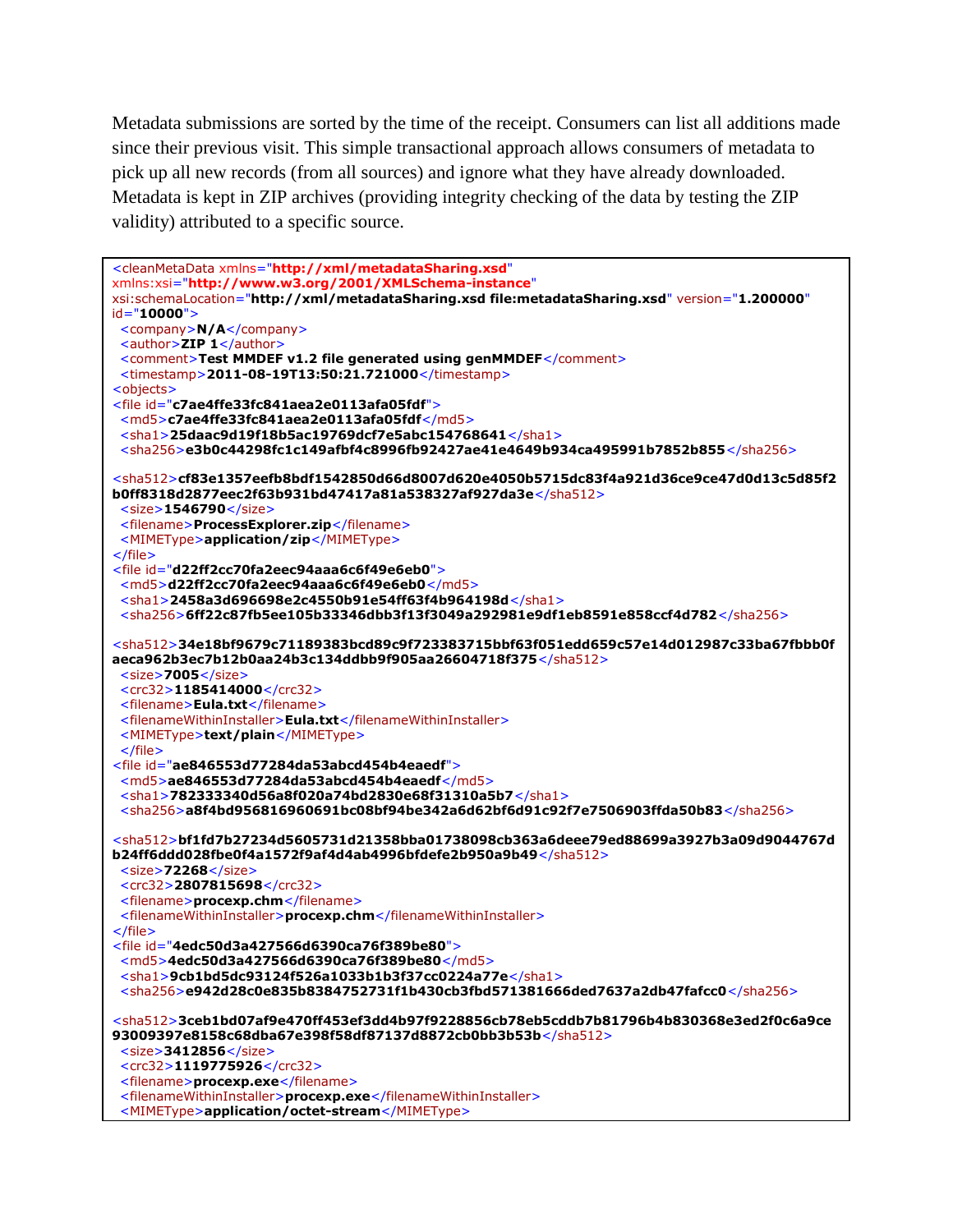

#### Example metadata.

Apart from submitting and retrieving metadata, the CMX portal can also manage users. Each company (either a submitter or a consumer) can appoint a superuser capable of adding or removing other users from the same company.

Each piece of submitted metadata has an associated company name that allows consumers to apply different trust levels depending on the source of the metadata. Naturally, some consumers will also be providers of the data. (For example, Microsoft, Symantec, and McAfee/Intel are big software publishers and all have their own security products too.)

The system provides API-level access so it is easy to integrate with all sorts of automation—both for providers and for consumers of the metadata.

#### **Cost of the system**

For providers, the system is free (to stimulate the participation of software publishers and quickly grow the CMX repository). Providers are selected by invitation of the CMX Board of Directors. A third party can request to participate, and the CMX Board of Directors will make the final decision. The reason for this filtering is because there is no way to vet the data at the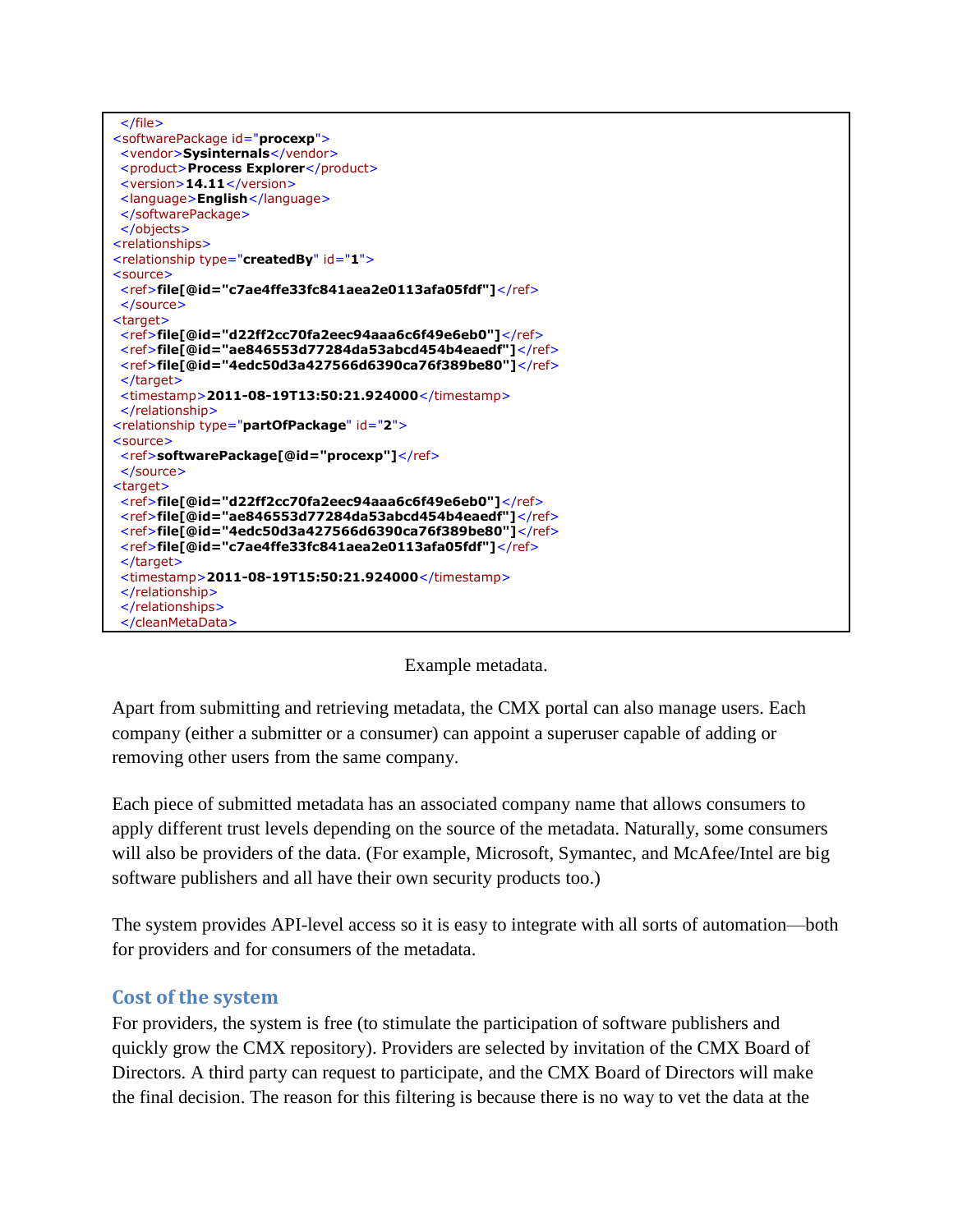time of input. The system relies on the trust in that third party and its practices. It is possible to revoke a previously submitted entry (if, for example, it is found to have been infected prior to the metadata's being gathered). Moreover, should a particular third party vendor be found to be unreliable, then its access to the system can be revoked.

For consumers there will be two costs. The first is for the real-time access to retrieve the additions to the CMX data. This price covers the expense of the bandwidth consumed by the system. The second cost is for access to archives that predate the consumer's joining the system and will be based on a per-megabyte basis. This allows consumers to catch up with data created prior to their joining.

The exact costs are not yet determined, but IEEE is a nonprofit organization; so we expect costs to be moderate. Moreover, they will go down as the number of consumers increases.

# **The Future**

The system is currently being populated with metadata describing only clean programs. One possible extension to the system would be to also share metadata of malware. Technically, this would be a trivial step but, unfortunately, it is quite complicated due to the competitive nature of security business.

Another possible extension could provide actual files (including installation packages). This sounds even less likely given that there are legal restrictions on distributing, redistributing, and providing access to copyrighted or commercial software. Hosting installers would contradict the licensing agreements of many programs and is likely to be too complicated legally. Many software publishers would be reluctant to allow security vendors to allow their installers to be downloadable by multiple consumers, even if the list is limited to the designated employees of security companies. The risk of software piracy and associated tainting of the IEEE ICSG image may be too great.

We also intend to look into expanding the system to cover other software formats, for example, Android installation packages (APKs).

# **Acknowledgements**

We are extremely grateful to the Avira team for their efforts in implementing the CMX system and hosting it on their servers. Special thanks go to Philipp Wolf and Thomas Wegele, who organized the development, coded the system, and provided documentation.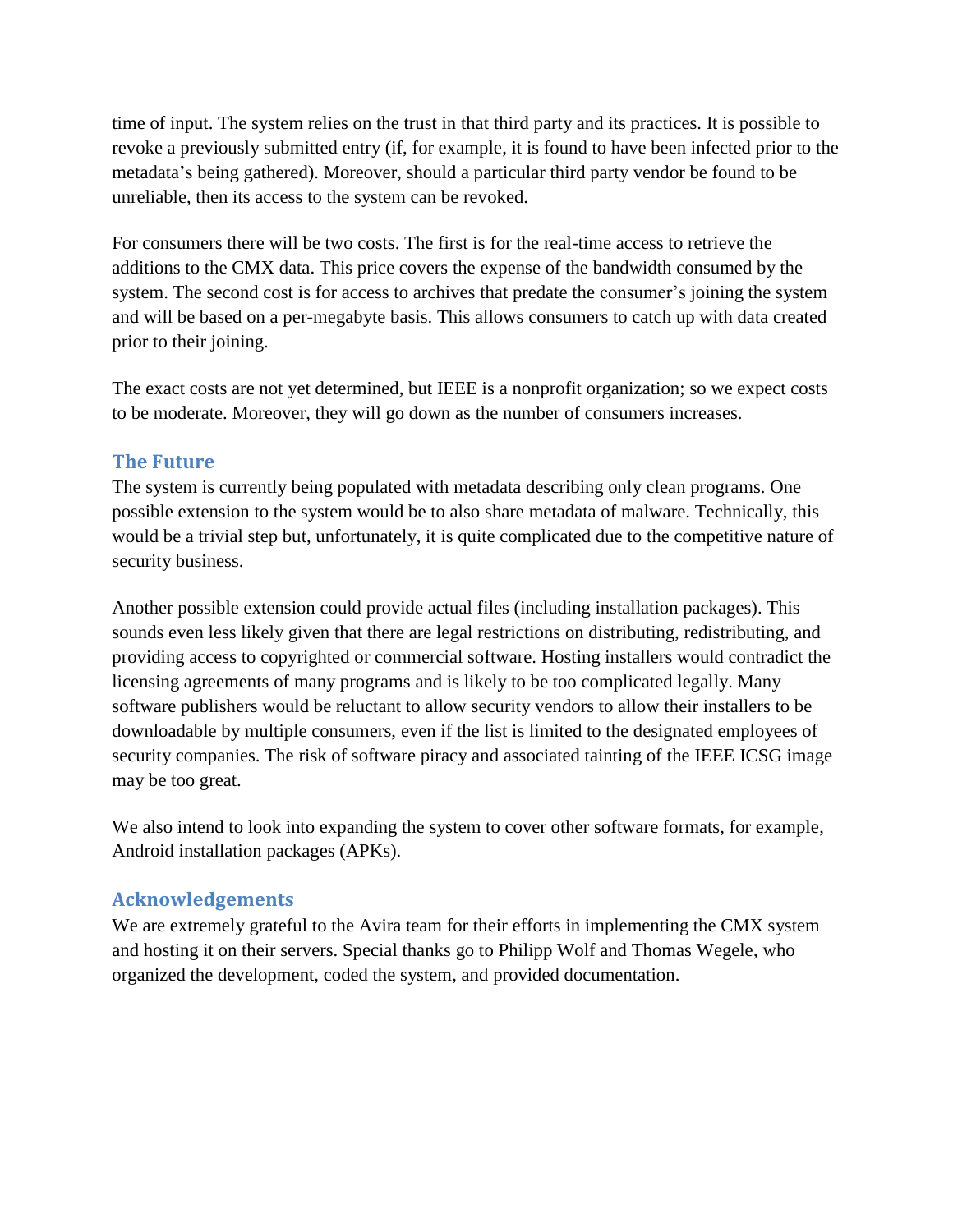# **Appendix. IEEE ICSG: Who We Are**

In this section we describe how antimalware companies work together to solve problems that no single company can achieve in isolation.

The IEEE ICSG was formed as a global group of computer security entities that have come together to pool experience and resources in combating the systematic and rapid rise in computer security threats. The key to the success of the ICSG is cooperation among competing security vendors. Why would competitors cooperate? To solve common problems affecting the global user community.

During the past few years, attackers have shifted away from mass distribution of a small number of threats to micro distribution of millions of distinct threats. ICSG was established, under the umbrella of the IEEE-SA Industry Connections program, to more efficiently address these growing threats in a coordinated fashion.

IEEE ICSG creates working groups (WGs) focused on problems that the majority find the most important. Representatives of security companies operate these WGs. There are multiple ICSG WGs operating:

- Malware WG
- Malware Metadata Exchange Format (MMDEF) WG
- Stop-eCrime WG
- Taggant System WG
- Privilege Management Protocol WG

The CMX system was developed by the IEEE ICSG's Malware WG [3]. The Malware WG's aim is to solve some of the malware-related challenges the industry faces today.

The ICSG's Malware WG has already completed two efforts. One is fully in use, while the other is just now coming online.

The first effort was the XML sample-exchange schema. Many security vendors exchange malware samples. (The IEEE is not the only place the security vendors cooperate.) However, these have been private relationships and were ad hoc in nature. As more and more vendors have started to share, this process has become somewhat unwieldy. The IEEE MMDEF XML allows vendors to standardize, which greatly simplifies automated sharing tasks, and leads to better internal efficiency. This Schema has been available to antimalware companies since 2009 and was published by IEEE in 2010. It has now been extended under the name MMDEF-B to cover behavioral attributes.

The next effort is the Software Taggant System. This system addresses the problem of binary packers, a favorite of malware authors implementing server-side polymorphism. This system has